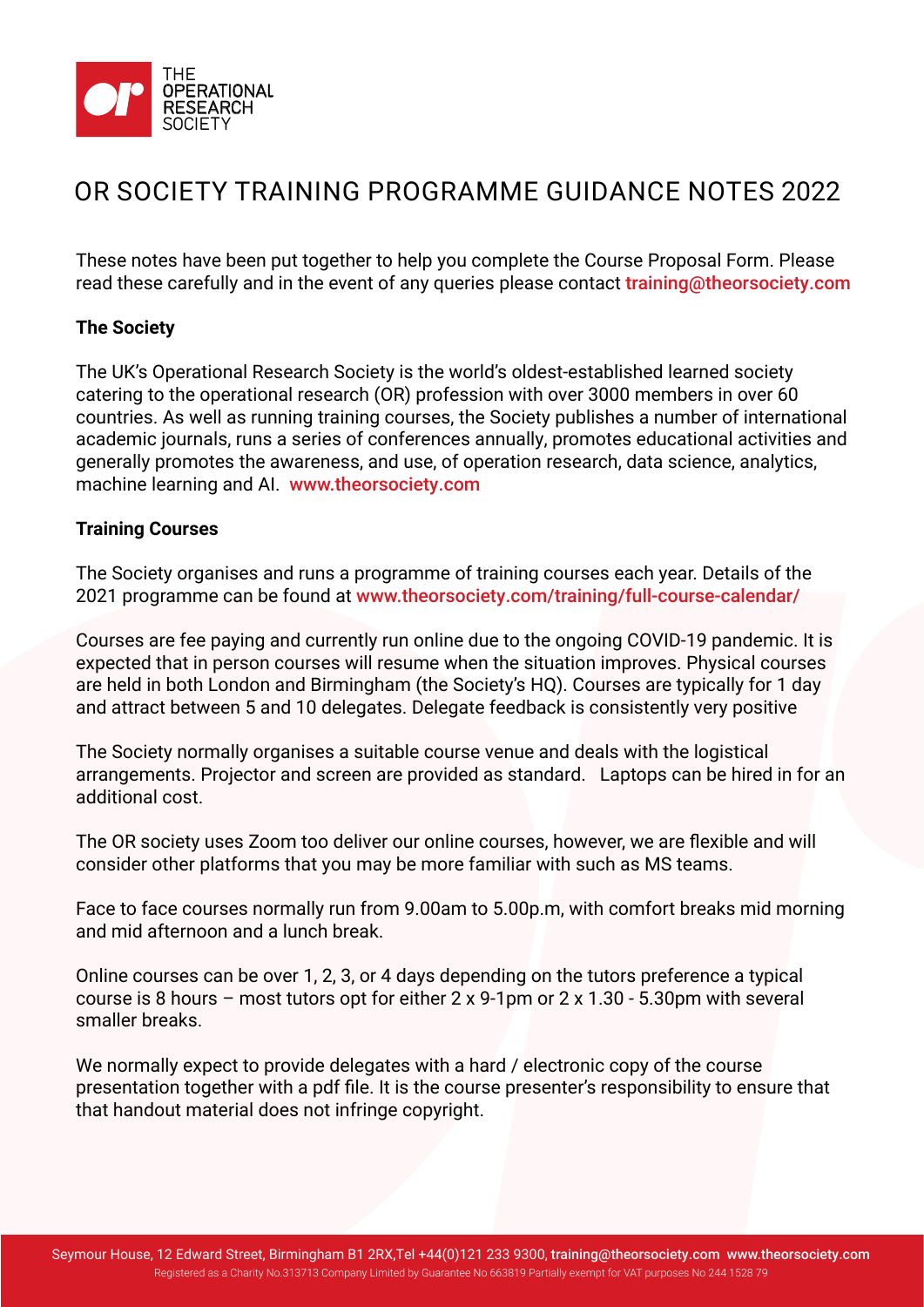

# OR SOCIETY TRAINING PROGRAMME GUIDANCE NOTES 2022

Dates for courses are agreed in advance between the Society and the course provider. In the event of low delegate registration, the Society will cancel a course with approximately one month's notice and notify the course provider accordingly.

### **Submitting a Course Proposal Form Online**

For each course you are proposing, please complete an online course proposal form (<www.theorsociety.com/training-bid>) and download, sign and return the Agreement form which can be found on the same page.

If you have submitted a proposal in previous years please note that the proposal form from [previous years has now been changed to an online form.](www.theorsociety.com/training/submit-training-bids/) www.theorsociety.com/training/ submit-training-bids/

On the proposal form we have provided example answers where necessary. Once you start typing your answer, the examples will disappear.

The society is particularly keen to run courses on new topics as well as the existing portfolio and proposals are particularly encouraged in the following areas:

- $\cdot$  courses on new, or developing, topic areas not currently offered  $-$  to help us keep the OR community fresh in its thinking;
- courses particularly relevant to business analytics, data handling, data mining, data visualisation;
- practical courses relevant to the issues of the day  $-$  improving performance, doing more with less, etc.
- advanced courses in more traditional technique areas, which start from MSc level and take the subject to a more specialist level;
- courses given by practitioners with a good practical/working knowledge of the subject.

Other courses which are likely to do well include 'how to do' courses such as 'How to build clever models with spreadsheets'.

Generic courses such as 'Presentation Skills' are unlikely to be accepted unless they have a specific OR theme or focus.

#### **Fees and costs**

In the proposal form you are asked to provide a day rate for running the workshop.

This is the fee that you would charge the society for running a 1 day course. Courses running more than 1 day will be paid at a multiple of the day rate.